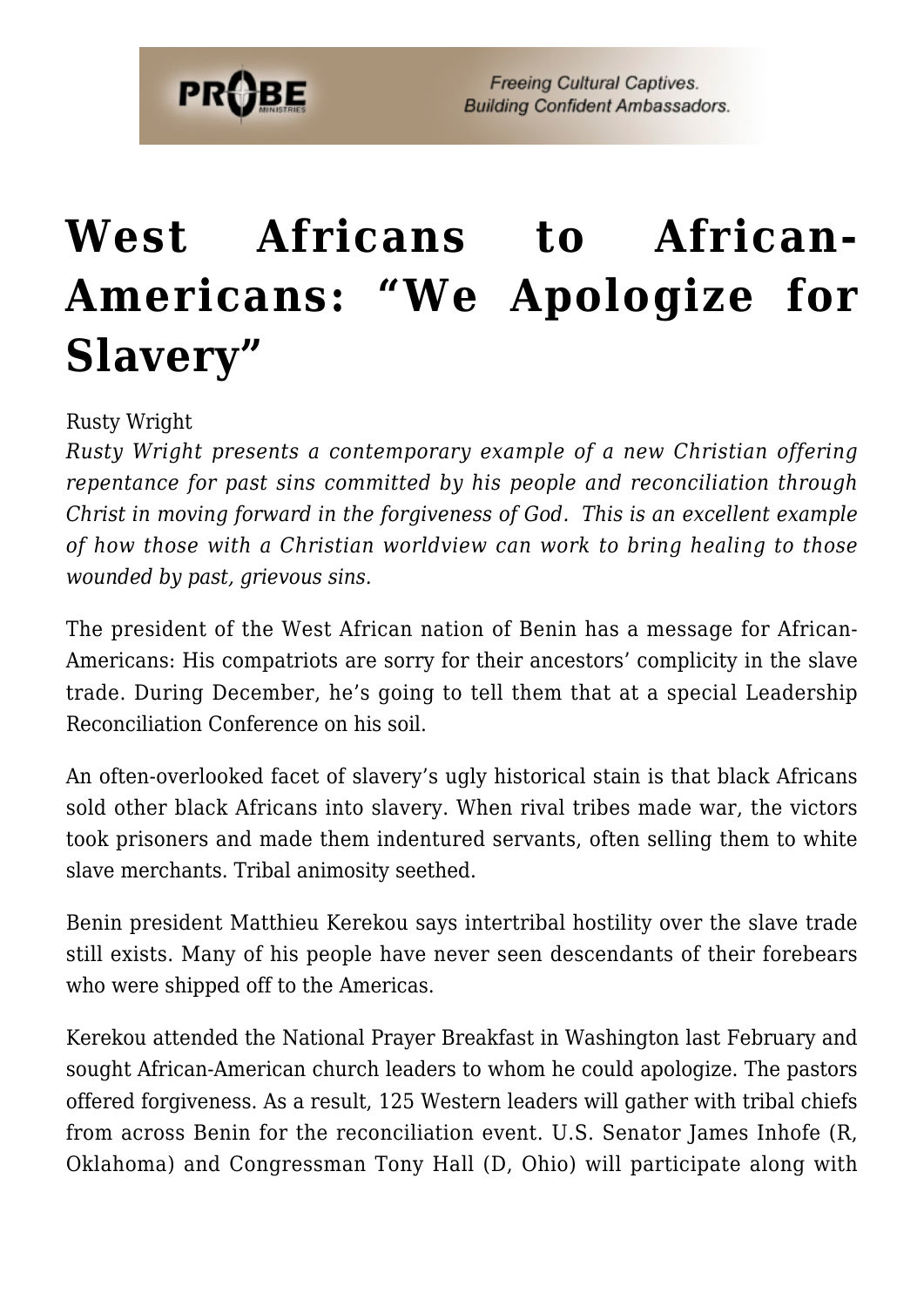

pastors, athletes, celebrities and representatives of European (former) slavetrading nations.

Brian Johnson, an African-American living in Virginia, heads a U.S. sponsoring group COMINAD (Cooperative Missions Network of the African Dispersion) and works with many black churches. Johnson says the infamous "Gate of No Return" that stands on the Benin beach where slaves embarked will be renamed the "Gate of Return" and/or destroyed. African-Americans will be granted Benin citizenship.

Plans exist for a larger reconciliation event in 2000. A ship will sail the old slave route from the Canary Islands to Benin and business leaders will host an international business exposition to help stimulate trade.

Johnson says President Kerekou's mission has a spiritual flavor motivated by the president's own recent commitment to Christ. "In the same way that God offered forgiveness by presenting His Son, who was offended first," Johnson notes, African-American church leaders want to offer forgiveness to the descendants of their ancestors' captors. Both the president and the pastors hope to effect reconciliation and to provide an example to help ease global racial tensions.

Johnson says the realization that blacks sold other blacks into slavery has been hard for many African-Americans to handle. "This made it difficult to just hold the white man responsible," he notes. "This creates some problems in our own psyche. We have to deal with another angle to this and it makes it difficult. It's not [merely] a black/white thing."

He says the problem is in human hearts. " 'All have sinned,'" he claims, quoting the New Testament. "All of us need to confess our wrong and appeal to [God] for forgiveness."

Former Senator George Aiken of Vermont once said that if we awoke one morning to find everyone were the same race, color and creed, we'd find a new cause for prejudice by noon. Russian novelist Leo Tolstoy lamented that "Everybody thinks